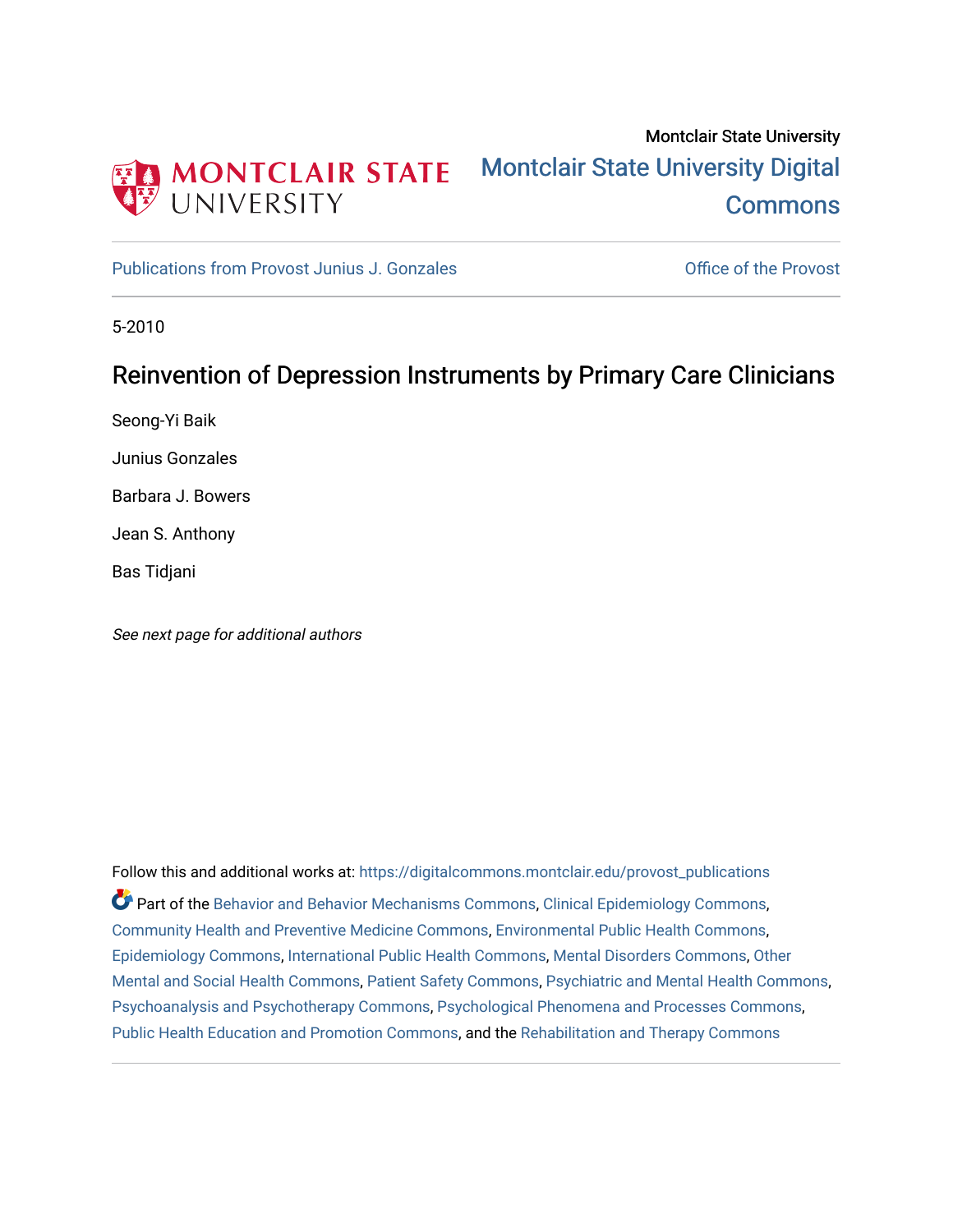## Authors

Seong-Yi Baik, Junius Gonzales, Barbara J. Bowers, Jean S. Anthony, Bas Tidjani, and Jeffrey L. Susman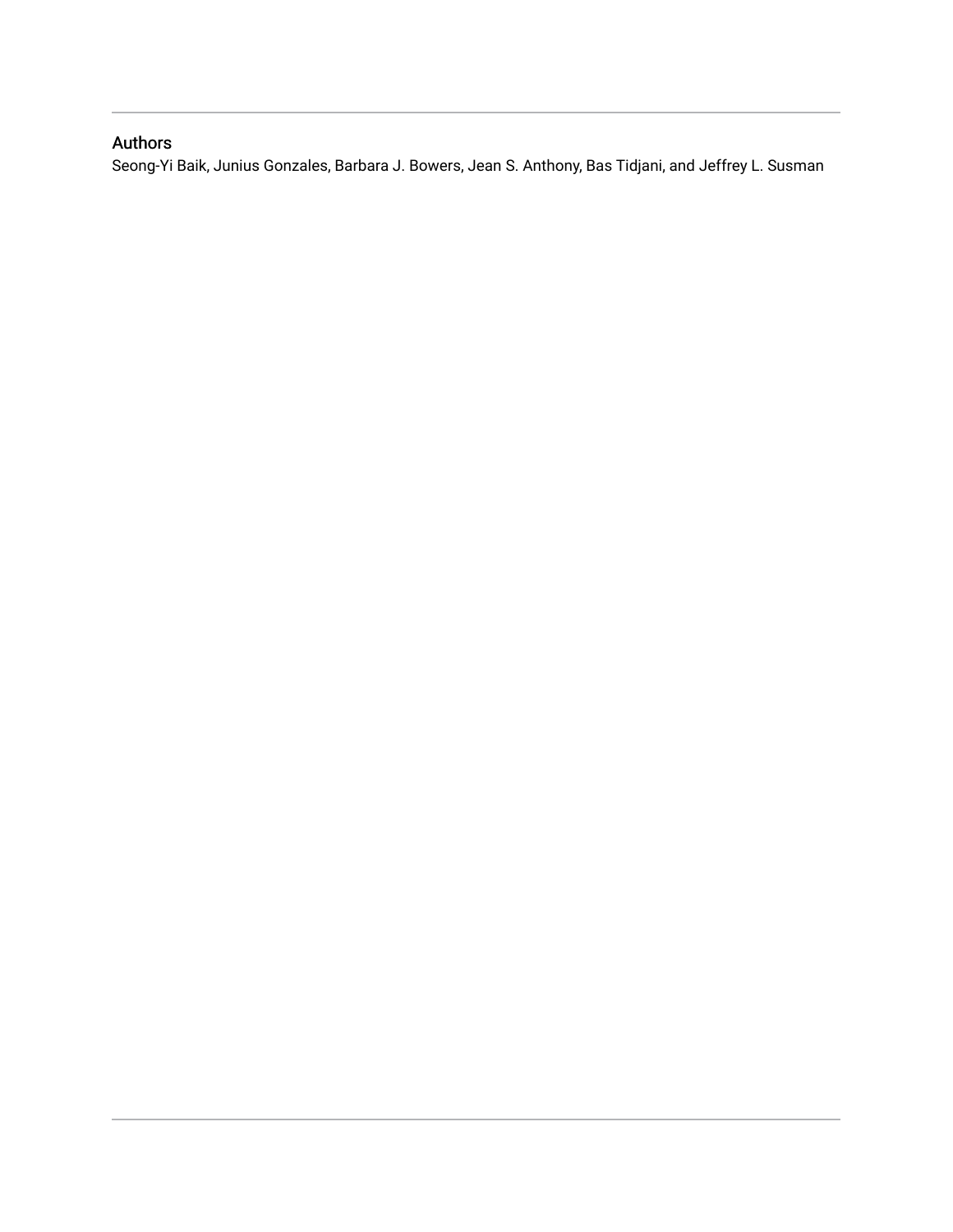# Reinvention of Depression Instruments by Primary Care Clinicians

*Seong-Yi Baik, PhD1,2 Junius J. Gonzales, MD, MBA3 Barbara J. Bowers, PhD4 Jean S. Anthony, PhD5 Bas Tidjani, PhD6,7*

*Jeffrey L. Susman, MD2*

1 School of Nursing, University of Louisville, Louisville, Kentucky

2 Department of Family Medicine, University of Cincinnati, Cincinnati, Ohio

<sup>3</sup>College of Behavioral and Community Sciences, University of South Florida, Tampa, Florida

4 School of Nursing, University of Wisconsin-Madison, Madison, Wisconsin

5 University of Cincinnati College of Nursing, Cincinnati, Ohio

6 School of Business, University of Dakar, Senegal, West Africa

7 Department of African and African American Studies, University of Cincinnati, Cincinnati, Ohio

*Confl icts of interest: none reported*

#### **CORRESPONDING AUTHOR**

Seong-Yi Baik, PhD School of Nursing University of Louisville Louisville, KY 40202 seongyi.baik@uc.edu

#### **ABSTRACT**

**PURPOSE** Despite the sophisticated development of depression instruments during the past 4 decades, the critical topic of how primary care clinicians actually use those instruments in their day-to-day practice has not been investigated. We wanted to understand how primary care clinicians use depression instruments, for what purposes, and the conditions that influence their use.

**METHODS** Grounded theory method was used to guide data collection and analysis. We conducted 70 individual interviews and 3 focus groups ( $n = 24$ ) with a purposeful sample of 70 primary care clinicians (family physicians, general internists, and nurse practitioners) from 52 offices. Investigators' field notes on office practice environments complemented individual interviews.

**RESULTS** The clinicians described occasional use of depression instruments but reported they did not routinely use them to aid depression diagnosis or management; the clinicians reportedly used them primarily to enhance patients' acceptance of the diagnosis when they anticipated or encountered resistance to the diagnosis. Three conditions promoted or reduced use of these instruments for different purposes: the extent of competing demands for the clinician's time, the lack of objective evidence of depression, and the clinician's familiarity with the patient. No differences among the 3 clinician groups were found for these 3 conditions.

**CONCLUSIONS** Depression instruments are reinvented by primary care clinicians in their real-world primary care practice. Although depression instruments were originally conceptualized for screening, diagnosing, or facilitating the management of depression, our study suggests that the real-world practice context influences their use to aid shared decision making—primarily to suggest, tell, or convince patients to accept the diagnosis of depression.

Ann Fam Med 2010;8:224-230. doi:10.1370/afm.1113.

### **INTRODUCTION**

**Depression is a highly prevalent, disabling, and costly public health**<br>
condition in the United States,<sup>1-3</sup> and more than one-half of<br>
people with mental health issues receive care from primary care<br>
elimining 4 December condition in the United States,<sup>1-3</sup> and more than one-half of clinicians.4 Despite decades of research, there remains a gap between ideal care for depression and actual outcomes in primary care settings.<sup>5,6</sup> One strategy for enhancing depression management has been the development of depression instruments to help diagnose, stratify the severity of, and evaluate the treatment of depression. Since the development of the Hamilton Rating Scale for Depression,<sup>7</sup> the Beck Depression Inventory,<sup>8</sup> and the Zung Self-Rating Depression Scale<sup>9</sup> in the early 1960s, continued work in the development of depression instruments has led to the availability of numerous depression instruments today.

It is nearly impossible to identify all the depression instruments available today or to describe each instrument's purposes and performance. Salient dimensions of development efforts, however, have been the testingretesting of performance and comparing the instruments' psychometrics

ANNALS OF FAMILY MEDICINE ✦ WWW.ANNFAMMED.ORG ✦ VOL. 8, NO. 3 ✦ MAY/JUNE 2010

**224**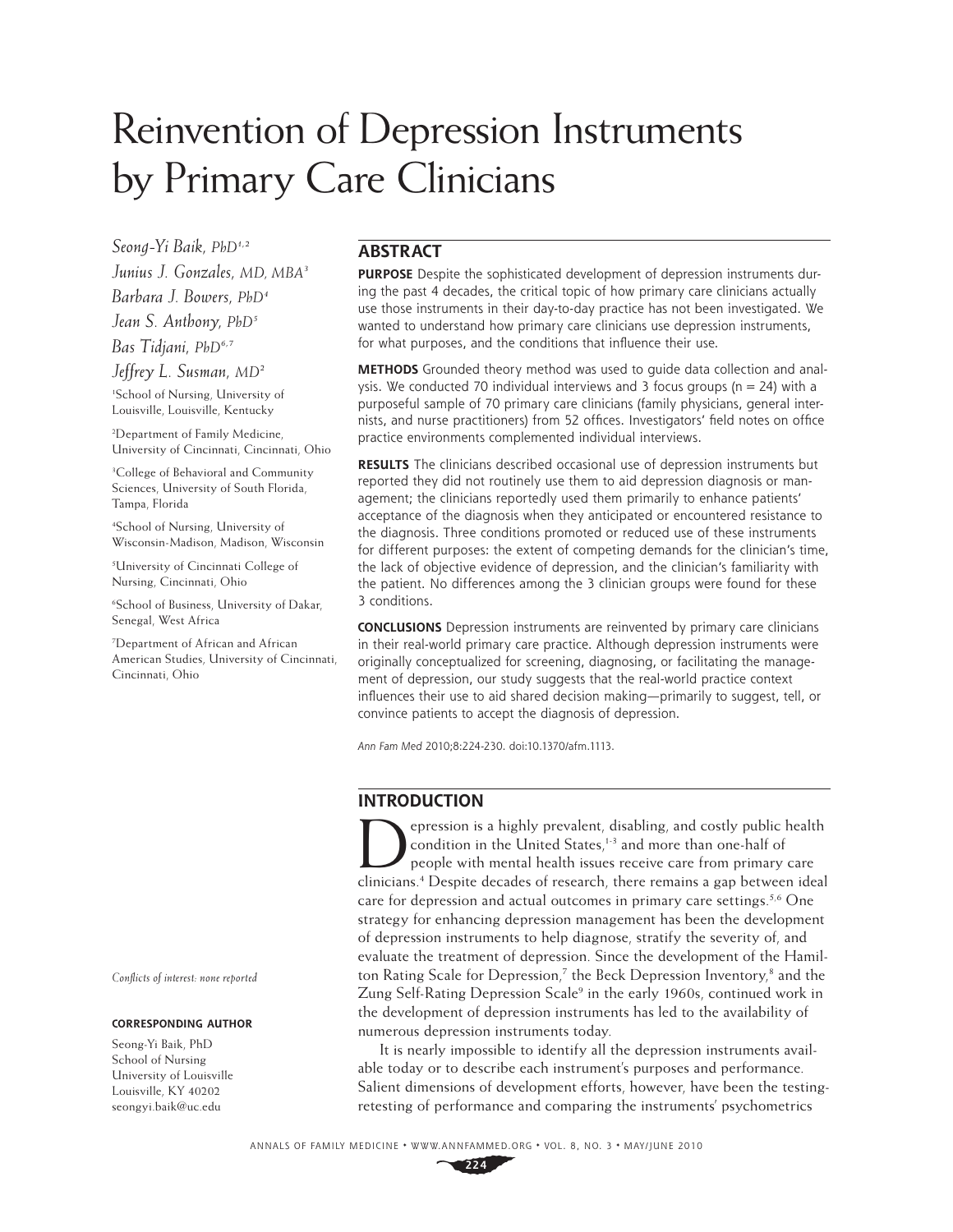while attempting to better articulate their purposes, applicable settings, and target populations.10-17 With time, the trend has been toward the development and refinement of shorter instruments, such as the Primary Care Evaluation of Mental Disorders (PRIME-MD), Patient Health Questionnaire (PHQ-9), and PHQ- $2,10,15-20$  as well as a change of focus from screening or case finding only to monitoring treatment and assessing management.15,20 More recently, some of these instruments also have been used in quality improvement interventions to diagnose, guide, and evaluate depression treatment outcomes.<sup>21,22</sup>

Despite the sophisticated development of depression instruments during the past 4 decades, how primary care clinicians use the instruments in their day-to-day practice settings remains unknown. This article reports on how and for what purposes primary care clinicians use depression instruments and the conditions that influence their use. This investigation was part of the Describing the Enigma of Evaluating Depression (DEED) project. Funded by the National Institutes of Health, this project investigates the care processes and real-world conditions for the recognition and management of depression and how depression instruments are used in that context. To our knowledge, the DEED project is the first to investigate how primary care clinicians use depression instruments in a real-world practice environment.

#### **METHODS**

#### **Theoretical Frame and Study Team**

Grounded theory method<sup>23,24</sup> was used to understand primary care clinicians' reported use of and perspectives on depression instruments in their everyday practice. We used recruitment letters and consent forms, and we purposefully sampled on the basis of clinician type (general internist, family physician, and nurse practitioner), sex, years of practice, and type of practice environment. Our interdisciplinary research team comprised those from the disciplines of nursing, family medicine, anthropology, business, psychology, and psychiatry, who were of both sexes and of diverse ethnicity (white, West African, African American, and Asian). Our study was approved by the University of Cincinnati Institutional Review Board.

#### **Sampling and Sample**

Sampling was purposeful and iterative based on ongoing data analysis. For example, because earlier data analysis suggested a possible difference in the way patients convey depression and accept a depression diagnosis based on ethnicity and socioeconomic background, we subsequently sampled clinicians who serve high proportions of African American patients, indigent patients, and those who are less educated. Up to 3 clinicians from the same practice were allowed to participate in the study, which gave the research team the opportunity to take into consideration the potential influence of individual practice styles vs office practice environments. The final sample included 70 primary care clinicians (28 family physicians, 28 general internists, and 14 nurse practitioners) from 52 primary care offices of diverse financial structure and patient populations, including 7 solo practices and 4 federally qualified community health centers in the greater Cincinnati metropolitan area. The clinician sample included 24 men and 46 women (of the 46 women, 32 were physicians and 14 were nurse practitioners) of various ethnicity: 37 white (52.9%), 23 African American (32.9%), 9 Asian (12.9%), and 1 Latino (1.4%). The clinicians had between 1 and 30 years of practice experience. Eighteen of 52 offices served a mostly African American patient population.

#### **Data Collection**

Data were collected from 2005 to 2008. The interviews were conducted by 3 of the study's investigators, all experienced with grounded theory interviews. Field notes documenting such contextual factors as the geographic location, office setting, and the interviews themselves were used as complementary data. Consistent with grounded theory method, the structure and the content of the interview questions evolved with time based on the analysis of ongoing data. Initial interview questions were semistructured but remained broad to allow participants to define the phenomenon from their perspective, describing what was relevant to the issue in their practice (Table 1). As the clinicians began to describe their experiences, we asked them to elaborate on topics most relevant to the study, emphasizing that "there are no right or wrong answers; we are here to understand primary care practice from *your* perspective." Thus, we allowed the data to emerge from the clinicians rather than imposing an initial theoretical construct. If clinicians specifically mentioned using or not using depression instruments, they were encouraged to discuss how and when they used them or how they made the choice not to use them. Care was taken to encourage reflective responses based on actual patients and ongoing practice rather than on an idealized or textbook world. We determined theoretical saturation of data<sup>23,24</sup> when new conditions or influences regarding the use of depression instruments were not uncovered despite evaluating a diversity of clinicians and practice environments.

#### **Data Organization and Analysis**

All interviews were audio recorded and transcribed verbatim. NVivo 2 software (QSR International Pty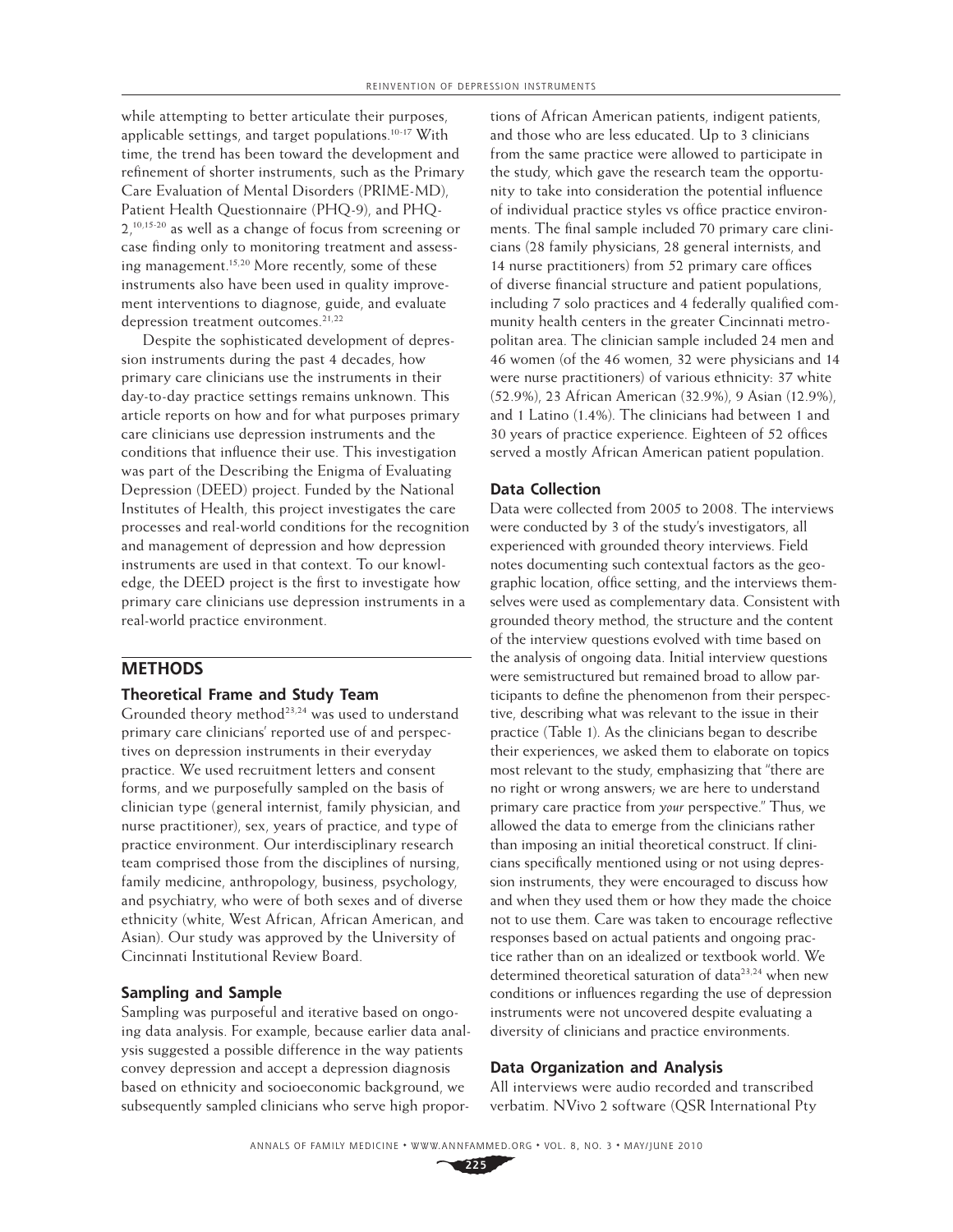#### **Table 1. Some Examples of Early Interview Questions for the Describing the Enigma of Evaluating Depression Project**

When do you start to think that you may have seen mental health issues?

Was there any situation in which you missed it the first time, then realized later that it was a mental health issue?

How does depression fit in with what you do?

- What does it take for you to say to yourself, not necessarily to the patient, "this may be depression"?
- What does it take for you to say to your patient that she or he may be depressed? How do you say it?
- Have you had a situation in which you felt that a patient was depressed and when you shared your impression, the patient said, "I don't think so"?
- I am not a clinician, but I would think it would not be easy for a provider to sort out whether a patient has depression or has a tough life. How do you sort those out? Or do you even need to sort that out to recognize or manage depression?
- How do you decide which approach or treatment would work for the patient? What do you have to know to decide that? Is there any difference in deciding what to do for one patient vs another?
- How do you know the treatment that you prescribed is working or not working?

What do you do when you see the treatment is not working?

- How do you know whether the patient is following your treatment?
- Would you give me an example of an illness with a care process you think may be similar to or different from that of depression? Now would you please walk me through what might make its process similar to or different from that of depression? Can you share with me any experiences that have influenced your approach to depression?
- What are the challenges that you see in your practice environment to providing mental health care and depression treatment in particular?

Ltd, Victoria, Australia) and theoretical memos were used to organize the data analysis. The research team met weekly to discuss the data analysis, including ongoing sampling decisions and the evolution of interview questions. Grounded theory's constant comparative analysis method with open, axial, and selective coding guided the analysis.23,24 Open coding was used to identify the dimensions of using depression instruments (when, where, with whom, how, and for what purposes). Because our initial analysis indicated that clinicians used these instruments primarily to suggest, tell, or convince patients about their diagnosis, we focused on developing detailed descriptions of the conditions that influenced instrument use (axial coding). Selective coding was then applied to develop and refine the relationships between the conditions and the varied uses of instruments for diagnosing depression.

#### **Assuring Rigor**

Rigor and trustworthiness in our study were enhanced by comparing individual and group data analysis (line by line to paragraph by paragraph, depending on the stage of the analysis). We resolved differences in interpretation among team members by returning to the data to assure that interpretations remained grounded in participants' statements in context. In addition, we periodically discussed our analysis with a team of local and national consultants who were not involved

in the data collection or analysis. We then proceeded with a member check by presenting the preliminary data analysis to 3 focus groups of 24 clinicians who had previously participated in individual interviews in the study. The findings were corroborated and were refined based on this process.

#### **RESULTS**

The study found that clinicians reported they rarely used depression instruments for routine screening purposes or monitoring the treatment of depression; rather, they said they used the instruments to help foster patients' acceptance of their diagnosis. We identified 3 conditions that influenced the use of depression instruments: the extent of competing demands for the clinician's time, the lack of objective evidence, and the clinician's familiarity with the patient. Clinicians' assumption about patients' perception of the stigma of depression was a conceptual overarching influence on these 3 conditions.

No differences were found in the reported use of depression instruments among the 3 clinician groups, nor did they prefer a specific instrument; instead, they relied on what was available and quickly accessible in the office: "I still use the Beck's if I can't find the PHQ-9 form or something" (family physician [FP] 11).

#### **Competing Demands**

Clinicians reported that competing demands for their time resulted in decreased use of depression instruments for screening or managing depression but increased their use as a way to suggest, tell, or convince the patient of their diagnosis. Clinicians described the challenge of sorting out a variety of diagnostic possibilities in a short time in patients with multiple problems.

I don't [use depression instruments]. I think a lot of it just comes down to the time factor. You know, we have instruments that the drug reps bring so much, lots of stuff in for us, for everything. Overactive bladder, migraine headaches, this and that…I personally don't use any of it (nurse practitioner [NP) 2).

Although experienced clinicians stated that the recognition of depression has become easier over time, finding an expedient way to tell and convince patients about the diagnosis in an environment of competing demands continued to pose a challenge.

**226**

What does your typical day look like?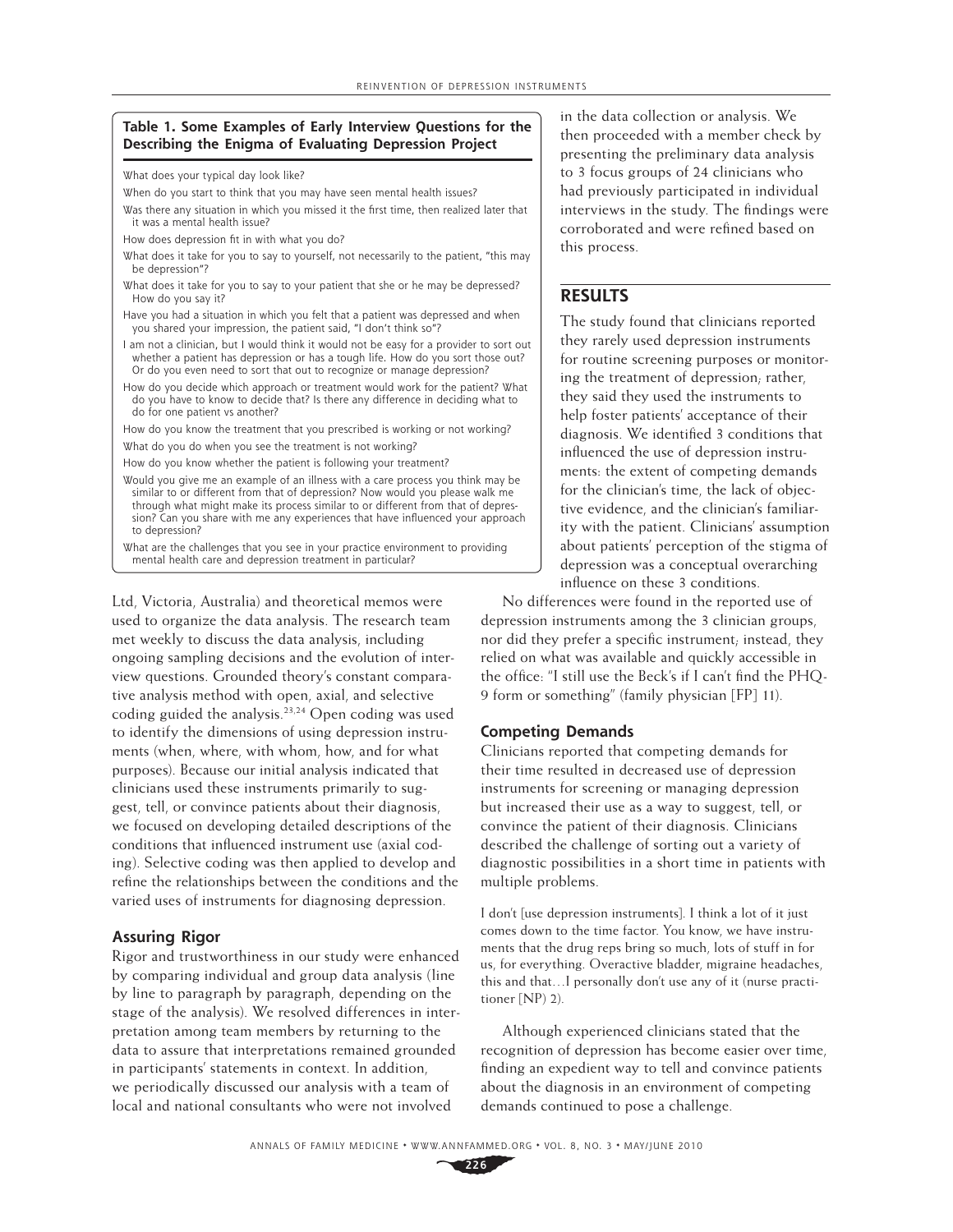Quite honestly, those of us who are more experienced, you have a pretty good sense of who is depressed when they [patients] walk in and you start talking to them. But there, I'll be honest with you, I use the questionnaires more for people I feel who need that little bit of convincing (general internist [GI] 4).

#### **Lack of Objective Evidence**

The clinicians reported that depression instruments often helped make the symptoms of depression visible and more acceptable to the patient. Unlike physical illnesses, such as diabetes mellitus or hypertension, the absence of objective confirmatory tests (eg, a blood test) for depression that clinicians can show to a patient made it difficult for clinicians to present depression as a medical diagnosis. "I just can't draw your blood and say you're depressed, or do a CAT scan on your head" (FP 13). Clinicians therefore believed that the objectivity of a test (depression instrument) helped foster acceptance of depression, whether using these instruments in the office, directing patients to a Web site, or using the instrument as a homework assignment.

I think that little test they take like the Zung or the Beck, and they answer those, then I say, "Well, see, look, you know this indicates that you are depressed" (FP 1).

Thus, clinicians reported they used depression instruments to make depression visible and comparable to medical illnesses with objective criteria for diagnosis.

#### **Clinician's Familiarity With the Patient**

The clinician's familiarity with the patient streamlined the care for depression and obviated the need for the use of depression instruments. Familiarity helped clinicians to recognize symptoms of depression expeditiously, convey the diagnosis comfortably, and eliminate the need for unnecessary evaluation to rule out physical illnesses.

The duration and the nature of the patient-clinician relationship were 2 salient dimensions in developing familiarity, although there is considerable conceptual variation in how clinicians gain familiarity with each individual patient. As a result of increased familiarity, clinicians reported they could be more direct about the diagnosis of depression. According to the clinicians, familiarity helped them recognize a change in the patient and helped them convey this change in a nonjudgmental fashion: "I'll have someone who comes in, and I'll walk in the room and I say, 'Oh, gee, you don't seem to be your usual self'" (GI 2). This approach was possible only when the clinician had a relationship with the patient. Knowing the patient also enabled the clinician not only to gauge how a patient might react to the diagnosis but also to take advantage of the patient's social support system for the purpose of enhancing treatment adherence.

What I see as the bigger side of it [knowing patients and their support system] is that after they've been [initially] treated, and the family notices the change in them, "this is how you used to be, and we didn't like that other person," then there's a lot of encouragement of "you need to stay on that medicine" (FP 9).

Clinicians addressed the necessity of being careful in presenting the diagnosis, especially with unfamiliar patients, because they have learned that more direct approaches often push patients away, resulting in the loss of opportunity to treat patients at all. They described experiences with unfamiliar patients who did not return after being given a diagnosis of depression:

They would perceive that as, "this guy, this doctor is judgmental and he doesn't even know me and he's already drawing these conclusions." He [the patient] will not like it, he won't accept it if you say, "you're depressed," until you have some confidence and rapport with that patient...they [patients] might run away and go to a series of more doctors (GI 10).

As a result, clinicians described a lengthy process in presenting the diagnosis and agreeing on treatment for patients with whom they are unfamiliar:

Sometimes just plant that seed in their head; you may not fix them that time. If a patient comes in, and they have a lot of health complaints that you think could be attributable to their depression, and you can tell that they're not open to the diagnosis of depression, I try giving them a benefit of doubt, doing an evaluation, evaluating them for an underlying medical disease. And then seeing them back so that they get comfortable with you…sometimes I'll say, "We'll just kind of look at these things and we'll see what we find out here and, you know, see if you might have a family history of depression" (GI 3).

#### **Overarching Influence of Stigma**

Rather than a medical diagnosis, clinicians described patients viewing depression as a personal attribute or shortcoming that needed to be gingerly broached. Even clinicians who took pains to describe depression as being like any other medical illness thought that it was courteous to broach the subject indirectly, in a gentle manner, and that using a depression instrument enabled them to do that. Their use of an instrument was described as a strategy to "plant a seed in the patient's head" or "give the patient time to mull it over"—a method to gently convince patients that they may be depressed.

**227**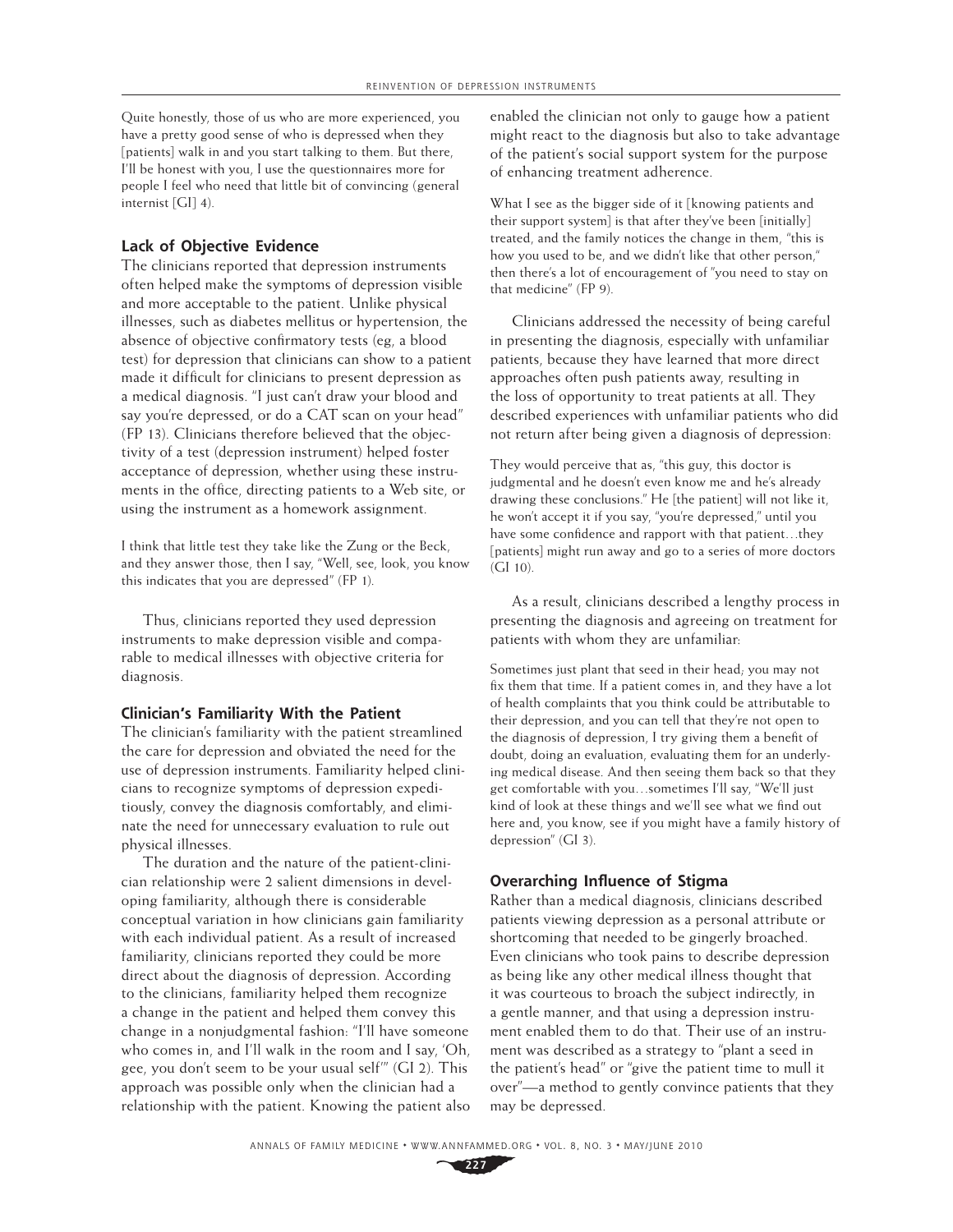Once you try to broach depression, then you really see, like in their body language, "No, that's not what it is, I am not depressed." They may not come out and say that, but you just know the way they're sitting [interviewee mimics the patient's sitting position, leaning back away from the doctor], the body language you know that they're not really in agreement. And so that would be if you have them [patients] to read about it [a depression instrument], to do PHQ-9 questionnaire, give them some time to mull it over, and then they may be more willing to accept it (FP 3).

Clinicians reported they used a depression instrument not necessarily to clarify the diagnosis but after they were sure the patient was depressed; they said they used it often in the process of negotiating with the patient to arrive at a shared meaning of illness and a treatment plan. The clinicians emphasized that patients had to accept the diagnosis before rendering treatment and that this acceptance is a major factor in the patient's adherence to the treatment. Thus, clinicians assumed patients viewed depression as a stigmatizing illness that had to be broached carefully, and that ongoing care depended upon a negotiated and shared treatment plan.

#### **DISCUSSION**

The invention of depression instruments was initially conceptualized to aid in the screening or case finding for depression or, more recently, to assist in quality-ofcare improvement interventions. The critical question of how these instruments are used in real-world primary care practices in the United States, however, has been left unanswered.

It is clear from this study that depression instruments are seldom used for broad-scale routine screening in the usual practice setting. In addition, such screening may only exacerbate the challenge of competing demands and may not assist in dealing with the real-world challenges that primary care clinicians face when they deliver depression care. The clinicians from the study clearly suggest that the dance (negotiating process), $25$  not the recognition of depression per se, is a major challenge in providing depression care. Ironically, classical descriptions of the management of depression begin at the point of diagnosis,<sup>26</sup> thereby not acknowledging the real-world challenge of the negotiation process between clinician and patient to reach a shared understanding and treatment agenda. Grounded theory,<sup>23, 24</sup> an interpretive research method specifically designed to illuminate human actions and conditions that influence actions, helped us to describe in detail how the clinicians' practice context and their interactions with patients influence their use of depression instruments—not the way they are initially

conceptualized but to deal with a real-world practice challenge by facilitating an acceptance of the depression diagnosis and a shared treatment agenda.

A clinician's familiarity with the patient consistently emerged as an important condition for the recognition<sup>27</sup> and management of depression, which can mitigate the challenges of competing demands, stigma, and the absence of objective evidence for diagnosing depression. A clinician's familiarity with the patient assists in recognizing changes in the patient that signify depression, obviates a lengthy negotiation process, breeds trust, and expedites a shared agenda. The analysis of our data suggests 2 salient dimensions of familiarity—the duration and the nature of the patient-clinician relationship. Continuity of care (seeing a patient over time) is a facilitator of a clinician's familiarity. There is, however, considerable conceptual variation in how clinicians gain familiarity with each individual patient. Further investigation into this conceptual inquiry would be beneficial to our ability to expedite the process.

The clinicians in this study, collectively, reflected a sociocultural perception of depression as a stigmatizing condition, a personal shortcoming rather than a medical illness. Even clinicians who believed that depression is a medical illness discussed the need to broach this diagnosis carefully with patients. This ambivalence appears to reflect societal beliefs surrounding depression and might inadvertently reinforce the patients' perception of stigma and divert a powerful opportunity to frame depression care in a positive and proactive manner. Further research should explore the influence of primary care clinicians' framing of depression on patients' attitudes and outcomes.

This study has several major limitations. It is based on clinicians' self-reports and may not accurately represent their actual practice. Clinicians' descriptions of care might have been idealized to reflect socially acceptable answers. Even so, clinicians were quite candid in giving detailed examples from their practice that one might consider socially undesirable, and the selfreport nature of the data did give insight into physicians' thought processes in using depression screening instruments. No independent measures of depression instrument use by either the clinicians or their staff were available. Nor could we fully assess the influence of differences in office environments (eg, patient populations served and systems of care) and larger contexts, such as urban vs rural environments. Finally, these results reflect findings from a Midwestern US sample and may not be generalizable to other populations.

The study findings raise critical conceptual and policy questions about how we can sensibly and sustainably diffuse an innovation and enhance its adaptation in a real-world primary care practice. Our study clarifies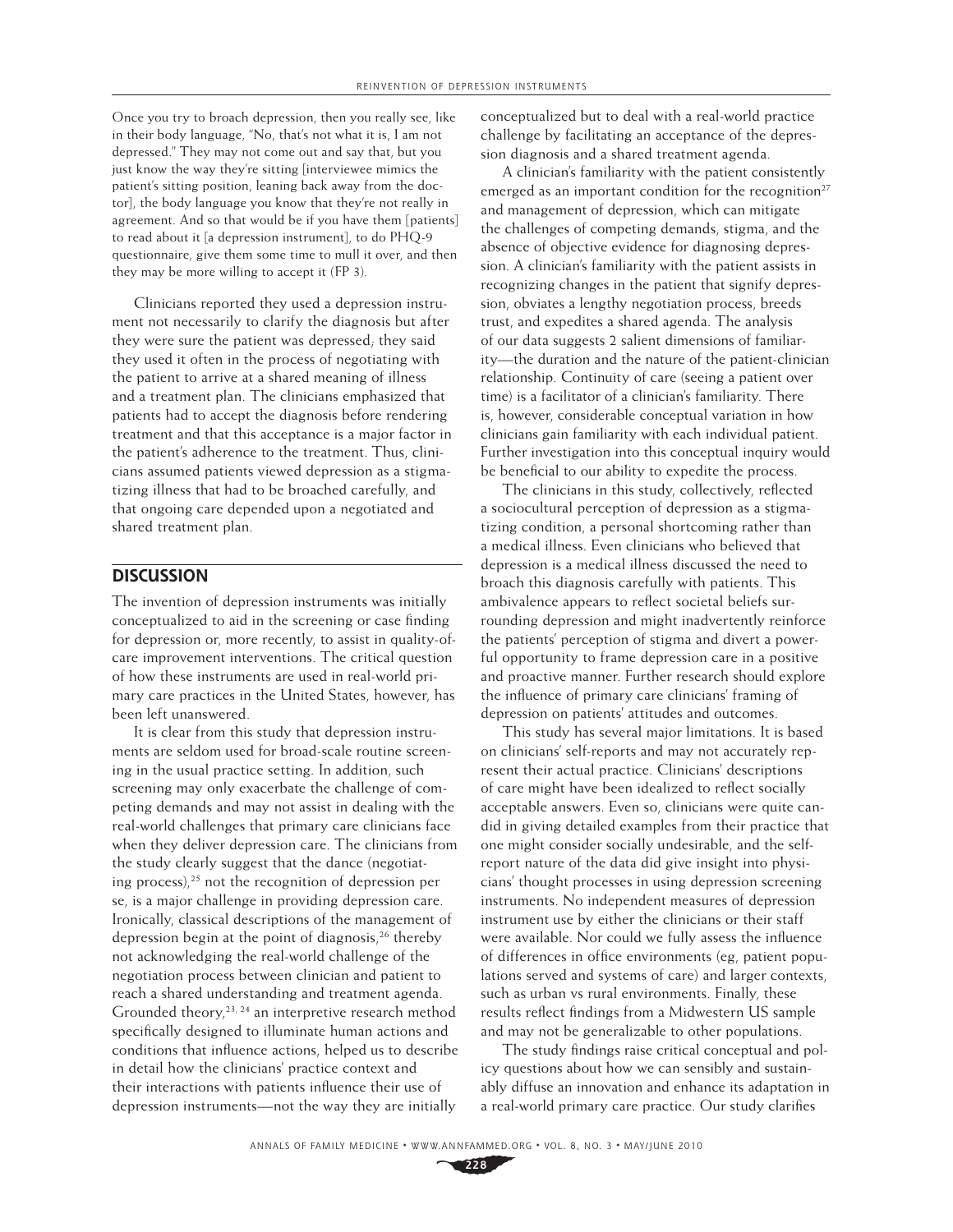the advisability of requiring routine use of depression instruments in primary care settings in a world of competing demands and limited resources.<sup>28-30</sup> The findings also challenge the assumption that the provision and the receipt of care $31$  are the same, as is conceptualized by most depression care guidelines. Whereas most guidelines begin with the diagnosis of depression and assume that the provision of treatment can begin immediately, our study suggests an often lengthy period of negotiation before receiving care. This conceptual gap between the provision of care and the receipt of care seems to align closely with the gap between idealized and real-world management of depression. This practice gap could have a major influence on care outcomes and, if not addressed properly, may lead to clinician frustration with current guidelines and reimbursement structures that overlook the contextual factors and situations which influence care receipt in real-world practice. Addressing this practice gap is urgent. The United States faces deficits of up to 44,000 primary care clinicians by the year 2025, which will result in about a 29% increased workload for family physicians and general internists for adult populations.<sup>32,33</sup>

To our knowledge, this study is the first to investigate the use of depression instruments based on clinicians' reports, and findings suggest a classic diffusion of technology with the repurposing of an innovation as it is diffused into the real world of primary care practice. Our findings are consistent with Roger's diffusion of innovation theory and the definition of reinvention.<sup>34</sup> Rogers defines the concept of reinvention as "the degree to which an innovation is changed or modified by a user in the process of its adoption and implementation.34(p80) Initially, depression instruments were viewed as an important means to correctly identify patients with depression and foster more timely treatment. The clinicians in our study, however, clearly indicated that routine screening and case finding do not fit in the real world of competing demands and limited resources in their primary care practice. Nor is the recognition of depression as such a real challenge. Accordingly, these instruments have been reinvented to deal with a real-world problem: convincing patients, believed to be depressed, that they are depressed and developing a shared agenda for treatment. Indeed, this initial dance is overlooked by current guidelines for depression, yet this challenge is deemed one of the greatest burdens imposed upon clinicians practicing in primary care. Future health services research and policy work in depression care warrant further investigation into ways to better foster familiarity, enhance the process of arriving at a shared agenda, and catalyze a more efficient process of care that bridges the gap between idealized and real-world practice.

#### **To read or post commentaries in response to this article, see it online at http://www.annfammed.org/cgi/content/full/8/3/224.**

**Key words:** Depression; primary health care, diffusion of innovation; quality of health care; physician's practice patterns

Submitted August 12, 2009; submitted, revised, October 22, 2009; accepted November 25, 2009.

**Funding support:** This study was supported by a grant from the National Institutes of Mental Health, NIH/NIMH R34 MH 071719.

Preliminary findings of this study were presented at AcademyHealth, June 4, 2007, Orlando, Florida; the 136th annual meeting and exposition of the American Public Health Association, October 27, 2008, San Diego, California; and 36th annual meeting of the North America Primary Care Research Group, November 18, 2008, Rio Grande, Puerto Rico.

#### **References**

- 1. Kessler RC, Demler O, Frank RG, et al. Prevalence and treatment of mental disorders, 1990 to 2003. N Engl J Med. 2005;352(24): 2515-2523.
- 2. Satcher D. Executive summary: a report of the Surgeon General on mental health. Public Health Rep. 2000;115(1):89-101.
- 3. Donohue JM, Pincus HA. Reducing the societal burden of depression: a review of economic costs, quality of care and effects of treatment. Pharmacoeconomics. 2007;25(1):7-24.
- 4. Regier D, Narrow W, Rae D, Manderscheid R, Locke B, Goodwin F. The de facto US mental and addictive disorders service system. Epidemiologic catchment area prospective 1-year prevalence rates of disorders and services. Arch Gen Psychiatry. 1993;50(2):85-94.
- 5. Katon W, von Korff M, Lin E, Bush T, Ormel J. Adequacy and duration of antidepressant treatment in primary care. Med Care. 1992;30(1):67-76.
- 6. Trivedi MH, Lin EH, Katon WJ. Consensus recommendations for improving adherence, self-management, and outcomes in patients with depression. CNS Spectr. 2007;12(8)(Suppl 13):1-27.
- 7. Hamilton M. A rating scale for depression. J Neurol Neurosurg Psychiatry. 1960;23:56-62.
- 8. Beck AT, Ward CH, Mendelson M, Mock J, Erbaugh J. An inventory for measuring depression. Arch Gen Psychiatry. 1961;4:53-63.
- 9. Zung WW. A self-rating depression scale. Arch Gen Psychiatry. 1965; 12:63-70.
- 10. Kroenke K, Spitzer RL, Williams JBW. The Patient Health Questionnaire-2: validity of a two-item depression screener. Med Care. 2003; 41(11):1284-1292.
- 11. Henkel V, Mergl R, Kohnen R, Allgaier A-K, Möller H-J, Hegerl U. Use of brief depression screening tools in primary care: consideration of heterogeneity in performance in different patient groups. Gen Hosp Psychiatry. 2004;26(3):190-198.
- 12. Shafer AB. Meta-analysis of the factor structures of four depression questionnaires: Beck, CES-D, Hamilton, and Zung. J Clin Psychol. 2006;62(1):123-146.
- 13. United States Preventive Services Task Force. Guide to Clinical Preventative Services. Periodic Updates: Screening For Depression, Agency For Healthcare Research and Quality. 3rd ed. Rockville, MD: US Department of Health and Human Services; 2002.
- 14. Gilbody S, Richards D, Brealey S, Hewitt C. Screening for depression in medical settings with the Patient Health Questionnaire (PHQ): a diagnostic meta-analysis. J Gen Intern Med. 2007;22(11):1596-1602.
- 15. Kroenke K, Spitzer RL, Williams JBW. The PHQ-9: validity of a brief depression severity measure. J Gen Intern Med. 2001;16(9):606-613.